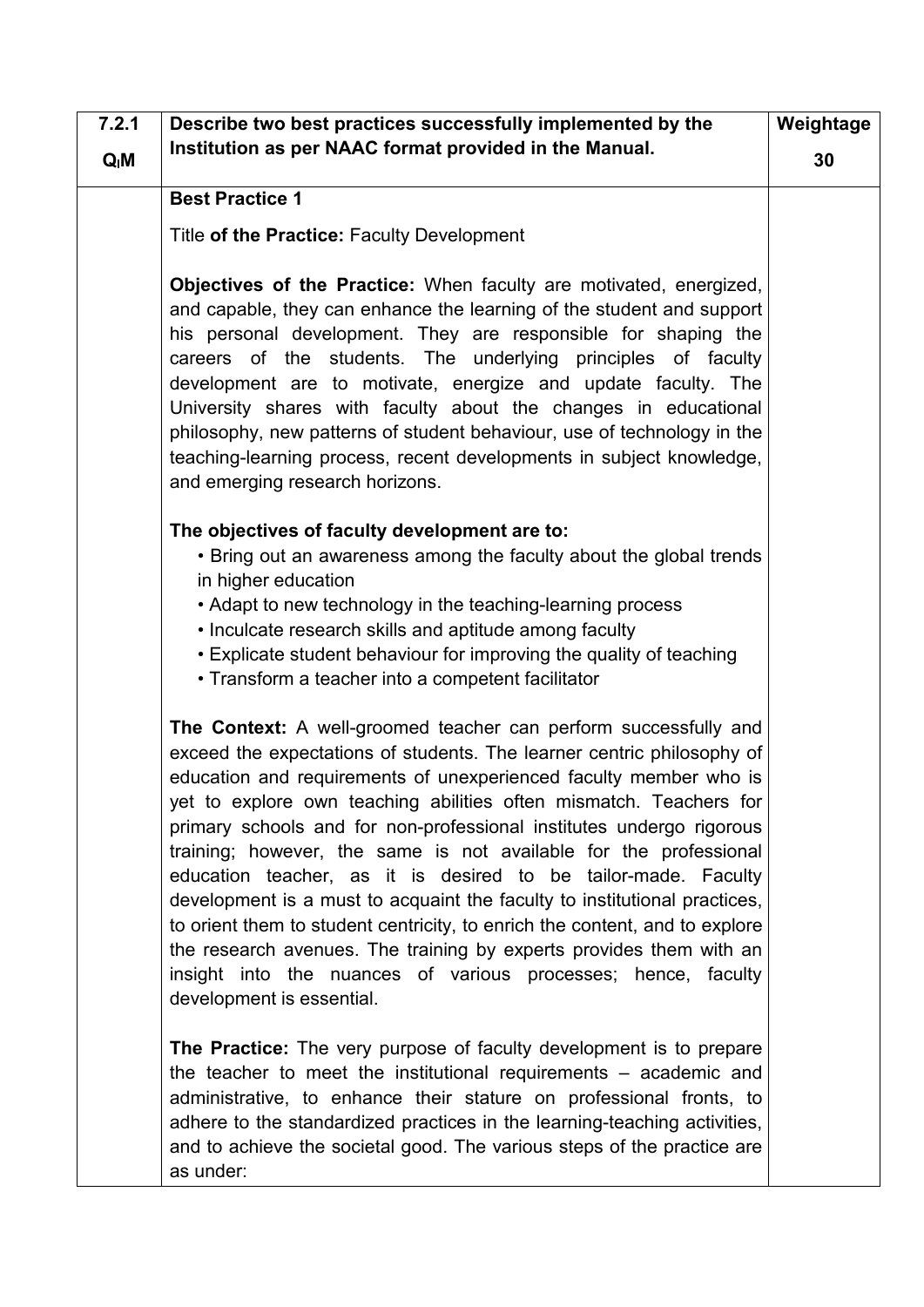Step 1: The training needs for faculty members were identified on the basis of the discussions and deliberations done through the Center for Quality Assurance and Academic Development (CQAAD) meetings at the university level with all Heads of the Institute and Internal Quality Assurance Cell (IQAC) at institute level. A survey is carried out to explore expectations from the faculty for classroom delivery. In addition, guidelines by regulatory authorities are also vetted.

Step 2: Faculty development programmes (FDPs) are developed based on the understanding of requirements of different professional fields in addition to the identified areas for improvement. The FDPs are designed to meet the faculty needs at different times of the career span. The programmes carried out by University are: Induction training, Orientation programme in the initial phase of the teaching career, discipline-specific training on regular interval to update the trends in the discipline, and research orientation programme. The faculty member is offered a blend of several modules, e.g., knowledge enrichment, student engagement, time management, communication, mentoring, leadership in classroom, team activities, articulation, presentation,

research writing, etc.<br>Step 3: Programme schedule is designed based on the areas that require improvement.

Step 4: After finalizing the programme schedule, different experts from across the country are invited.

Step 5: During the training programme, the faculty are guided by experts in various areas. In induction training and orientation programmes, the faculty are mentored based on the classroom delivery and learning of general and discipline-specific skills. They are motivated and oriented to become a life-long learner. The faculty members introspect on the course content, course delivery methods, teaching-learning strategies, pattern of evaluation, and map each component to recognize the flaws, if any.

Step 6: All the programmes have a feedback mechanism to know whether they have met the expectations and delivered as per the defined programmed outcomes, wherein the participants describe course effectiveness; achievement of learning outcomes, and feedback for the improvement.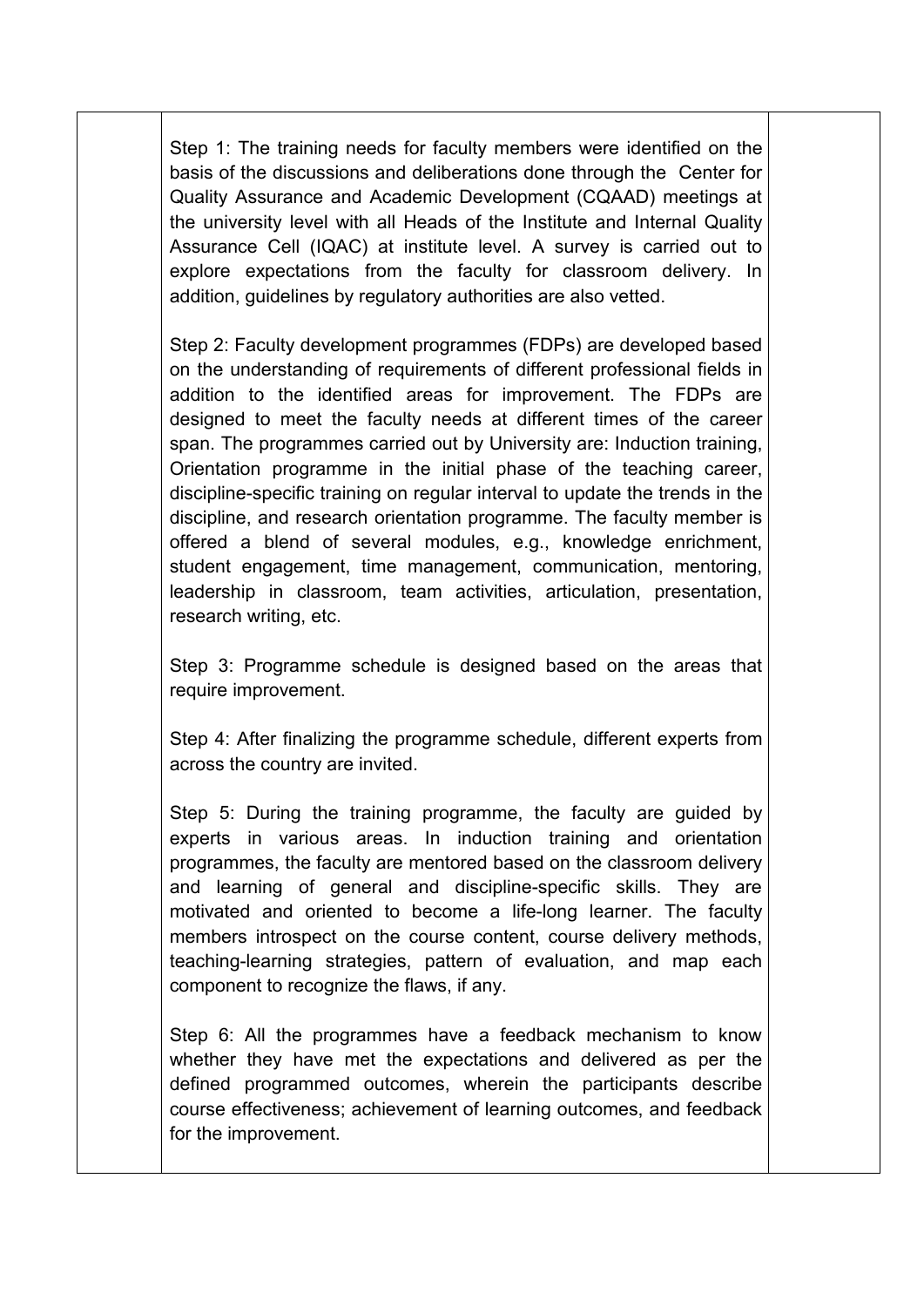Step 7: Faculty are continuously evaluated. Further, at the end of the programme, they take the test of learning. Finally, they are assigned to a mentor wherein they have to complete the assigned work for which they are evaluated by the mentor.

**Evidence of Success:** Faculty vitality is the main ingredient to enhance the professional education and competence of students. Enriching the faculty vitality in key domains of teaching, assessing, research, professionalism, and administration is well-known to significantly improve the educational environment and to increase the academic performance of learners. FDPs have been considered as a significant intervention for fostering the knowledge and professional skills of faculty. New Education Policy 2020 also emphasizes the role of faculty development in improving the quality of education. Prime Minister Shri ND Modi has rightly said: "Acche shikshak acchchi shiksha."

The well-planned FDPs at Nirma University have been conducted since the very beginning. However, we have conducted them systematically in the last five year.. Faculty feedback indicates their enhanced level of confidence. The training programmes have shown smooth floating of a novice teacher in his classroom handling, approach to guiding students, improved personal communication, and inclination to research. The same is reflected in students performance.

In a unique case of paradigm shift in the mode of teaching from offline to online during the Covid-19 pandemic, Faculty Development Programmes were conducted to equip the faculty with all the desired skills that are required for increasing the effectiveness of online teaching. The result of this intervention was visible in the performance of faculty as well as students.

**Problems Encountered and Resources Required:** Faculty development programmes are for the benefit of both the faculty and the institution. The content of training interventions varies on many aspects and the major constraint experienced is resource faculty availability. The faculty need to invest time in evolving various techniques for subject-specific delivery.

Though the practice has a lot of merits, there are certain challenges in developing faculty:

- 1. To bring the faculty members at the same level through the training modules.
- 2. To have experienced and qualified trainers.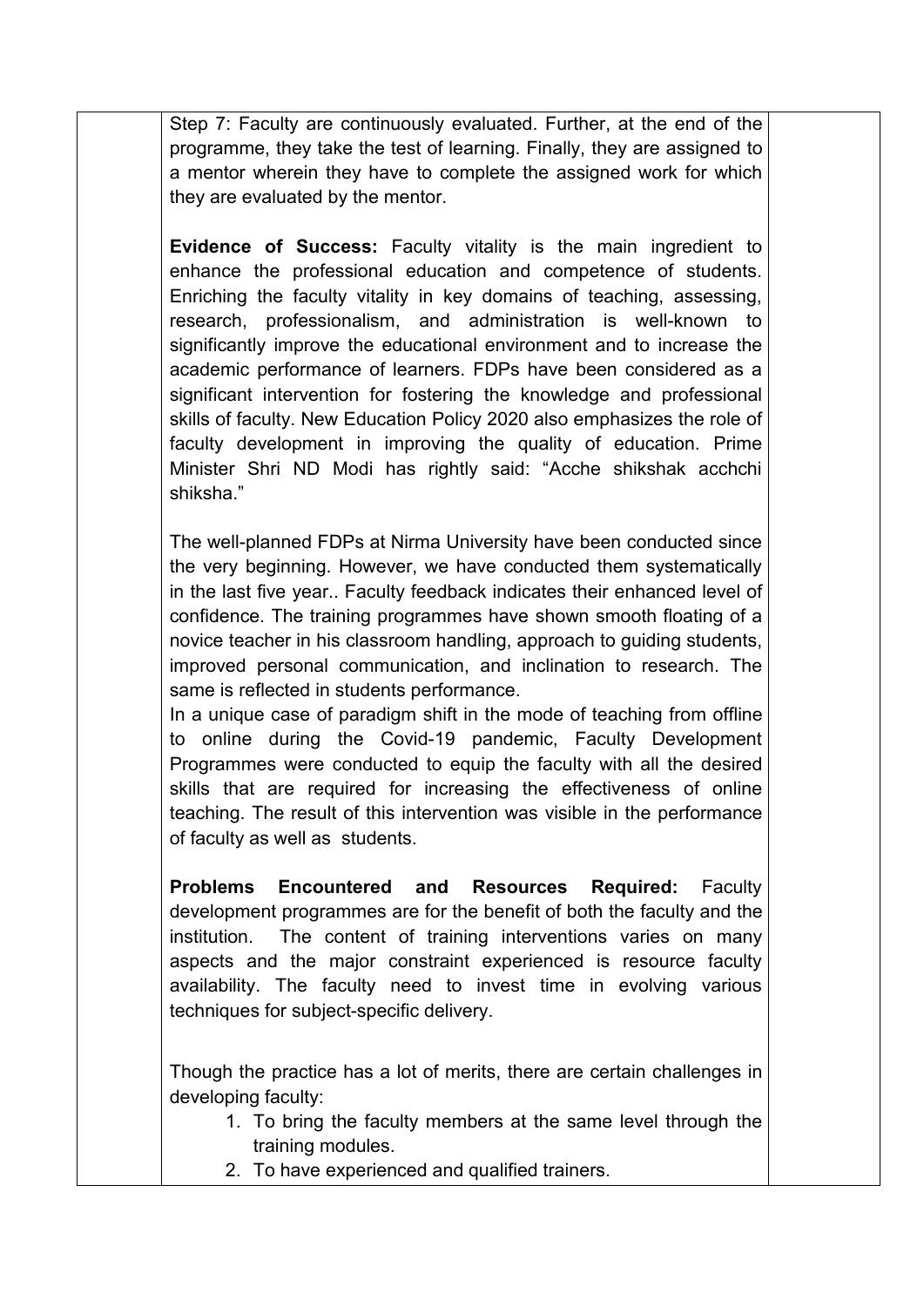3. To assess the learning and to evaluate training programme effectiveness.

## **Best Practice 2**

**Title of the Practice:** Adopting Outcome Based Education for the effective teaching-learning process

**Objectives of the Practice:** The objectives of the OBE are asfollows:

- a. To define outcomes of learning accurately and precisely.
- b. To organize the curriculum, instruction, and assessment right from the beginning to make sure that the learning outcomes are achieved.
- c. To develop a culture of continuous improvement.

Outcome based education (OBE) is a student-centric instructional model that focuses on measuring student performance through outcomes. At the University, we use Revised Bloom's Taxonomy for implementing the OBE. Its focus is on evaluation of outcomes of the programme by stating the knowledge, skill and behaviour a graduate is expected to attain upon completion of a programme. In the OBE model, the required knowledge and skill sets for a particular programme is predetermined and the students are evaluated for all the required outcomes during the course of the programme. We adopted

this approach way back in 2013 and now it has matured.<br>At the Nirma University, the teaching-learning and assessment methods are learner-centric and all the outcomes are defined and are made tangible. Instruction is given and learning outcomes are measured. If there are any lacunas, corrective actions are taken; thus, ensuring Continuous Quality Improvement (CQI).

## **The Context**

Traditionally, higher education in India has been examination-oriented. The students were expected to pass examinations and get a degree. There was a poor link between education and employability. As a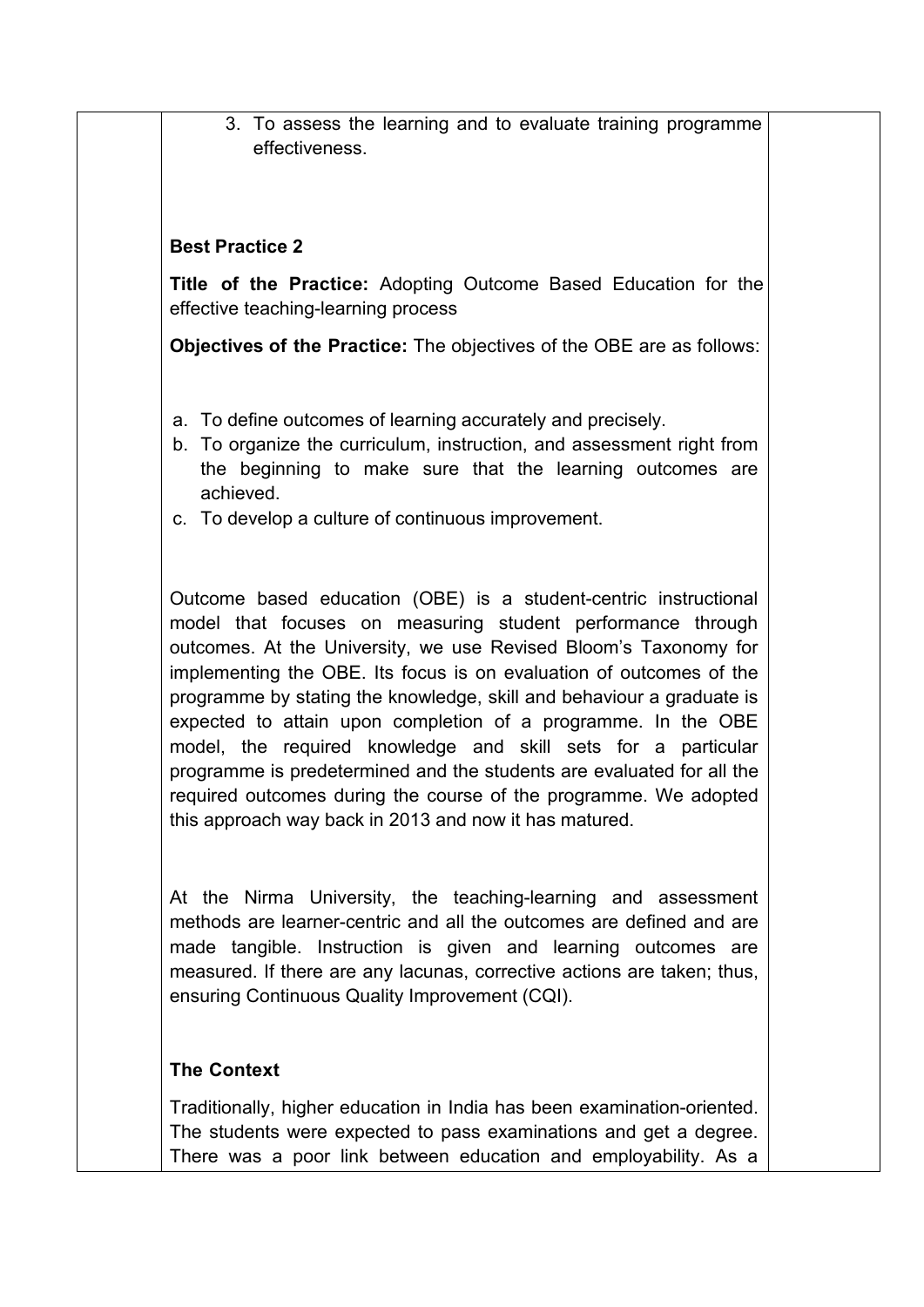result, a large number of graduates had poor employability. Students would mug up information delivered in a course without acquiring skills to apply it in a real-life setting. Grades were more important than learning. Students thus focussed on grades, not learning.

Input-based model of education focussed on delivery of information, infrastructure, and resources. Accordingly, higher education institutions depended on institutional activities and faculty behaviour. Students were seen as empty vessels to be filled with information. It did not help students and they were dissatisfied with education. Student centricity was conspicuous by its absence.

Outcome based education (OBE) questions the traditional model of education and puts the student at the heart of all educational activities. It emphasis on what students do in the classroom and what they would be able to do after undergoing a programme. The teacher is a facilitator who supports each student to achieve his learning outcomes. Consequently, all educational activities – curriculum, delivery, assessment, and co-curricular activities – have undergone a 180 degree change. In the OBE, the focus of education is on dealing with real-life problems and student support.

The development of programme learning outcomes is the first step in outcome-based education. It decides curricular, co-curricular, and extra-curricular activities. It also decides the choice of the courses and the syllabus of each course. In the same vein, assessment activities are related to course learning outcomes, hence to programme learning outcomes. Another important feature of the OBE is continuous improvement through Assurance of Learning.

**The Practice:** As a part of the OBE implementation, graduate attributes programme objectives and programme outcomes are determined for a programme. Further, every course in a programme has course learning outcomes. Each course helps achieve one or two programme learning outcomes. Rubrics for different assessment components are prepared in advance. They are shared with students to apprise them about the nature of assessment for a course.

We use both direct and indirect methods of Assurance of Learning (AoL). The direct methods of the AoL are: End-Semester Examination, Multiple Choice Questions, Lab Exam, Class Presentations, Assignments, Projects / Group Activities, and Simulation / Animations / Model / Chart Making, Case Study, etc. Besides, indirect assessment